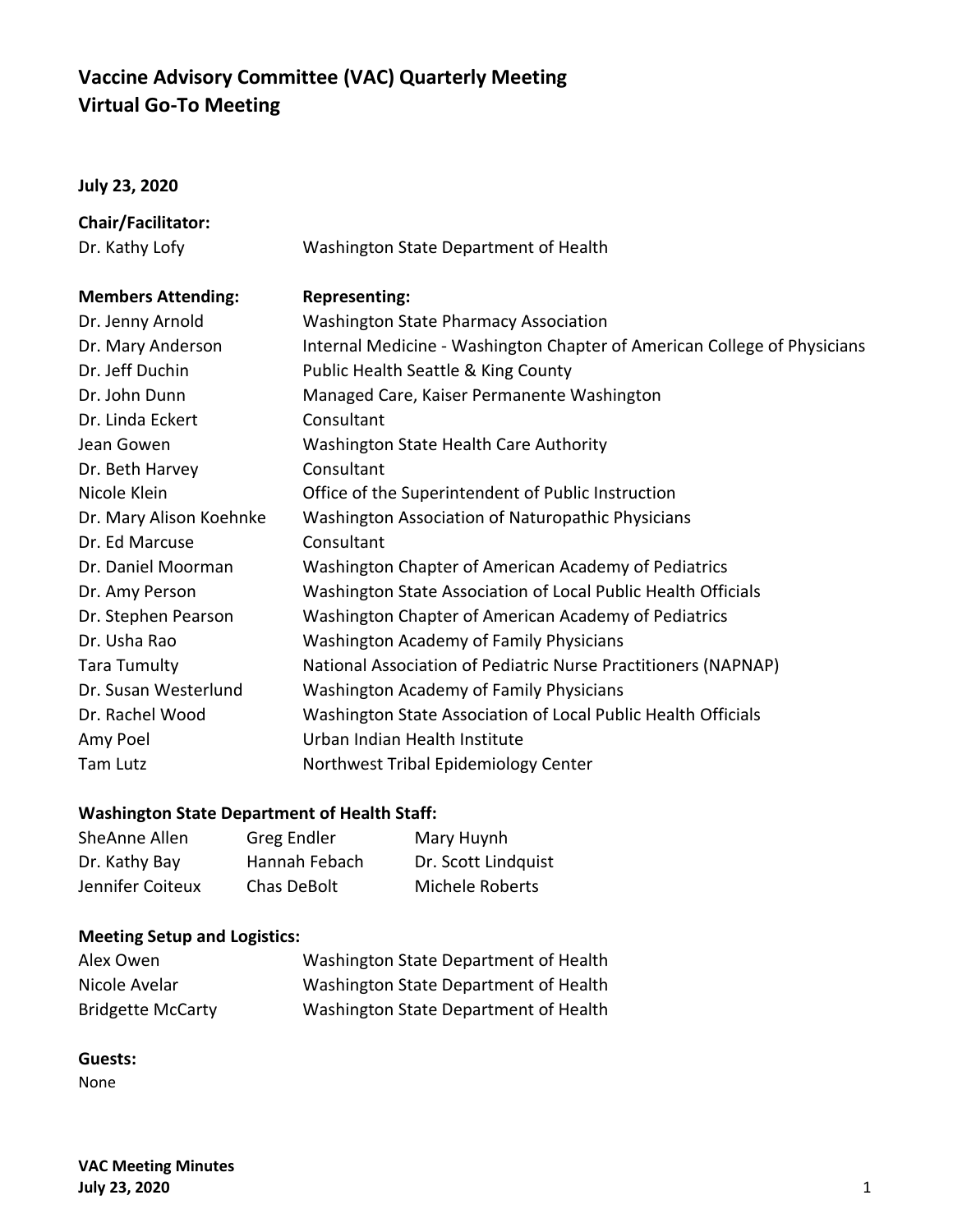| <b>Agenda Item</b>          | <b>Presented Information</b>                                                                | <b>Member Discussion</b>                                                                   |
|-----------------------------|---------------------------------------------------------------------------------------------|--------------------------------------------------------------------------------------------|
| Welcome,                    |                                                                                             | VAC Chair gave a statement welcoming members, guests, and the public for attending the     |
| Introductions,              | meeting, and gave an overview of the meeting expectations and processes. Since this was a   |                                                                                            |
| <b>Announcements</b>        | virtual meeting, the chair explained that the audience was in listen-only mode and just the |                                                                                            |
|                             |                                                                                             | presenters and VAC members would be able to unmute themselves and turn their cameras       |
| Dr. Kathy Lofy              |                                                                                             | on. The chair allowed time for all members, old and new, to introduce themselves. She also |
|                             | introduced two new members, new DOH staff members, and presenters.                          |                                                                                            |
|                             |                                                                                             |                                                                                            |
| <b>Conflict of Interest</b> |                                                                                             | Ask members if they have any conflicts of interests to declare based on policy statement.  |
| <b>Declaration</b>          |                                                                                             |                                                                                            |
| (Handout)                   |                                                                                             | A member highlighted their involvement with a trial of new vaccine for RSV. No monetary    |
|                             | compensation would be involved.                                                             |                                                                                            |
| <b>Hannah Febach</b>        |                                                                                             |                                                                                            |
|                             |                                                                                             |                                                                                            |
| <b>Approval of</b>          | Ask members to review and provide feedback or approve.                                      |                                                                                            |
| <b>Meeting Minutes</b>      |                                                                                             |                                                                                            |
| (Handout)                   | Approved.                                                                                   |                                                                                            |
|                             |                                                                                             |                                                                                            |
| <b>All Members</b>          |                                                                                             |                                                                                            |
|                             |                                                                                             |                                                                                            |
| <b>COVID Vaccine</b>        | Waiting for more information from federal                                                   | Discussion from member on ACIP deliberations                                               |
| <b>Planning</b>             | government on details for vaccine                                                           | to date related to COVID-19 vaccine.                                                       |
|                             | distribution and logistics, including roles                                                 |                                                                                            |
| Dr. Kathy Bay               | for federal and state governments.                                                          | Discussions included equity considerations for                                             |
|                             |                                                                                             | vaccine distribution. Lessons learned from past                                            |
|                             | Vaccine safety is paramount in vaccine                                                      | 2009 H1N1 vaccination experience. Highlighted                                              |
|                             | development and critical at each step in                                                    | the importance of early community                                                          |
|                             | vaccine development and review.                                                             | engagement to foster trust between the state                                               |
|                             | Member discussion on ACIP deliberations                                                     | and federal government and the public.                                                     |
|                             | to date on COVID-19 vaccine.                                                                |                                                                                            |
|                             |                                                                                             | Communication to patients about any                                                        |
|                             | Presentation on COVID-19 vaccine                                                            | approved vaccine will be critical. Identifying                                             |
|                             | response planning slides.                                                                   | valid sources to share with patients and public,                                           |
|                             |                                                                                             | including communicating about early                                                        |
|                             | Use pandemic influenza preparedness                                                         | limitations on supply, how allocation will work,                                           |
|                             | planning resources and planning                                                             | and emergency use authorization.                                                           |
|                             | assumptions as a start for COVID-19                                                         |                                                                                            |
|                             | vaccination response planning.                                                              | Discussion about vaccine work occurring in                                                 |
|                             |                                                                                             | parallel in order to streamline timeline and                                               |
|                             | Review of COVID-19 disease transmission.                                                    | process for vaccine development nationally.                                                |
|                             | Transmission statistics were discussed to                                                   | There is a recognized urgency to establish                                                 |
|                             | evaluate groups most impacted.                                                              | manufacturing capacity before vaccines are                                                 |
|                             |                                                                                             | accrued. If a vaccine is approved with full FDA                                            |
|                             | Discussion of groups disproportionately                                                     | licensure or emergency use authorization, this                                             |
|                             | impacted in WA: Hispanic, Native                                                            | could mean the vaccine can go into immediate                                               |
|                             | Hawaiian and other Pacific Islanders,                                                       | manufacturing and can be rapidly scaled up in                                              |
|                             | Native Americans. Hospitalization and                                                       | development.                                                                               |
|                             | disease rates are higher in certain parts of                                                |                                                                                            |
|                             | our community. This needs to be                                                             | What guidance for healthcare providers would                                               |
|                             | considered when thinking of vaccine                                                         | be helpful during development of the vaccines                                              |
|                             | equity.                                                                                     | to share with their patients?                                                              |
|                             |                                                                                             |                                                                                            |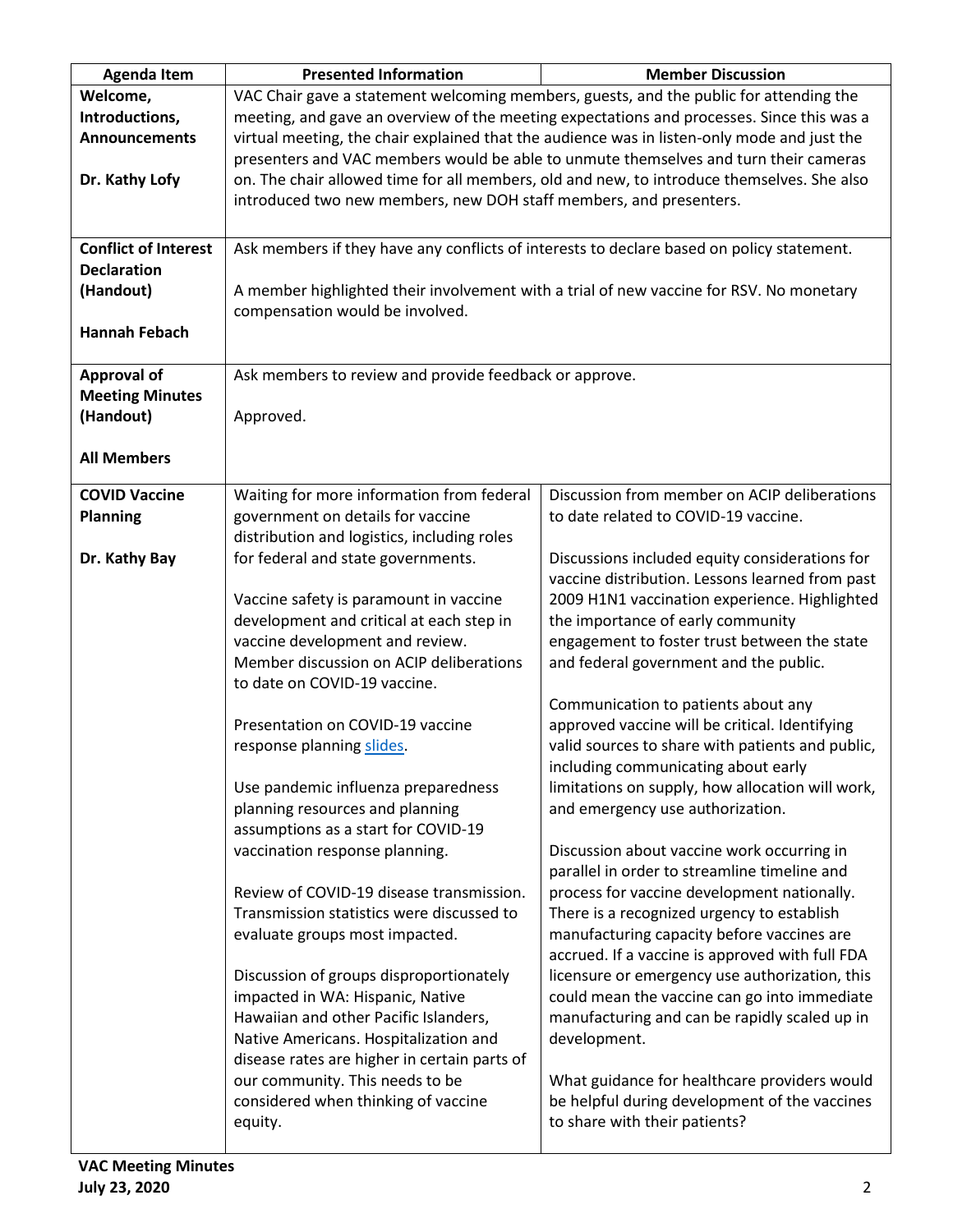| <b>Agenda Item</b>  | <b>Presented Information</b>                                                    | <b>Member Discussion</b>                                                                  |
|---------------------|---------------------------------------------------------------------------------|-------------------------------------------------------------------------------------------|
|                     | Vaccine Platform and Attributes: a number                                       | Transparency is key. Drawing from collective                                              |
|                     | of different vaccine candidates using                                           | experiences, it is very clear that is difficult to                                        |
|                     | various vaccine platforms and                                                   | balance vaccine for essential workers or                                                  |
|                     | technologies are in development.                                                | individuals at high medical risk. It is important                                         |
|                     |                                                                                 | to have input outside of public health because                                            |
|                     | ACIP discussions on identifying COVID-19                                        | of competing priorities. Additional input from                                            |
|                     | vaccine priority groups for                                                     | groups impacted is needed, especially in ethical                                          |
|                     | implementation planning and                                                     | conversations around use of limited or scarce                                             |
|                     | considerations                                                                  | resources.                                                                                |
|                     | As of now, national healthcare personnel                                        | Discussion on vaccination practices and COVID                                             |
|                     | or infrastructure workers (critical societal                                    | related infection control measures (e.g., PPE,                                            |
|                     | function) are discussed as a prioritized                                        | social distancing, etc.). COVID has changed how                                           |
|                     | group for vaccination. Without these                                            | plan flu clinics. Helpful to have fact sheet of                                           |
|                     | groups, the U.S. may not be able to                                             | basic information that they could use in                                                  |
|                     | support the care for others if                                                  | everyday practice. It would be beneficial to                                              |
|                     | infrastructure fails. However, further                                          | have one unified resource across our practices                                            |
|                     | targeting of tiers are necessary, especially                                    |                                                                                           |
|                     | for those in acute care.                                                        |                                                                                           |
|                     |                                                                                 |                                                                                           |
| Catch-up            | This topic was tabled to revisit a                                              |                                                                                           |
| Immunization        | different time. To emphasize: WA                                                |                                                                                           |
|                     | State is below average for routine                                              |                                                                                           |
|                     | vaccinations compared to previous                                               |                                                                                           |
|                     | years. However, during the months of                                            |                                                                                           |
|                     | May and June the trend is reversing as                                          |                                                                                           |
|                     | reopening occurs.                                                               |                                                                                           |
| <b>Enhanced</b>     | Presentation on enhanced seasonal flu vaccination campaign - slides.            |                                                                                           |
| <b>Seasonal Flu</b> |                                                                                 |                                                                                           |
| <b>Planning</b>     |                                                                                 | During this year's fall flu seasonal campaign, CDC funding will support DOH complete      |
|                     |                                                                                 | an enhanced flu vaccination campaign. This is to reduce the double impact of flu and      |
| <b>Greg Endler</b>  | COVID. DOH goals are to use the campaign to push vaccination rates as high as   |                                                                                           |
|                     | possible this upcoming season.                                                  |                                                                                           |
|                     |                                                                                 |                                                                                           |
|                     |                                                                                 | Objectives include increasing access to flu vaccines: jails, residential care facilities, |
|                     | and pharmacy partnerships such as Safeway and Albertsons. LHJ projects to       |                                                                                           |
|                     |                                                                                 | implement enhanced outreach and flu vaccination. The Adult Vaccine Program was            |
|                     | expanded to grow the number of sites offering flu clinics. IIS-EHR have been    |                                                                                           |
|                     | upgraded with new storage and cloud environment to enhance capacity,            |                                                                                           |
|                     | connections, and increased bidirectional exchange. Use of epidemiology staff to |                                                                                           |
|                     |                                                                                 | support IIS flu data assessment and monitoring. There is large media campaign push        |
|                     |                                                                                 |                                                                                           |
|                     |                                                                                 | toward adults and kids (e.g., masks, physical distancing, stay at home orders). As part   |
|                     |                                                                                 | of the media campaign, reminder mailings are being strategized to encourage more          |
|                     | flu vaccinations. To reduce the disparities in influenza, we need to work with  |                                                                                           |
|                     |                                                                                 | community health workers to understand the need for enhanced flu vaccinations.            |
|                     |                                                                                 | Outreach to Recognized American Indian Organizations in Washington to discuss             |
|                     | project opportunities. Community Engagement Taskforce (CETF) identifying and    |                                                                                           |